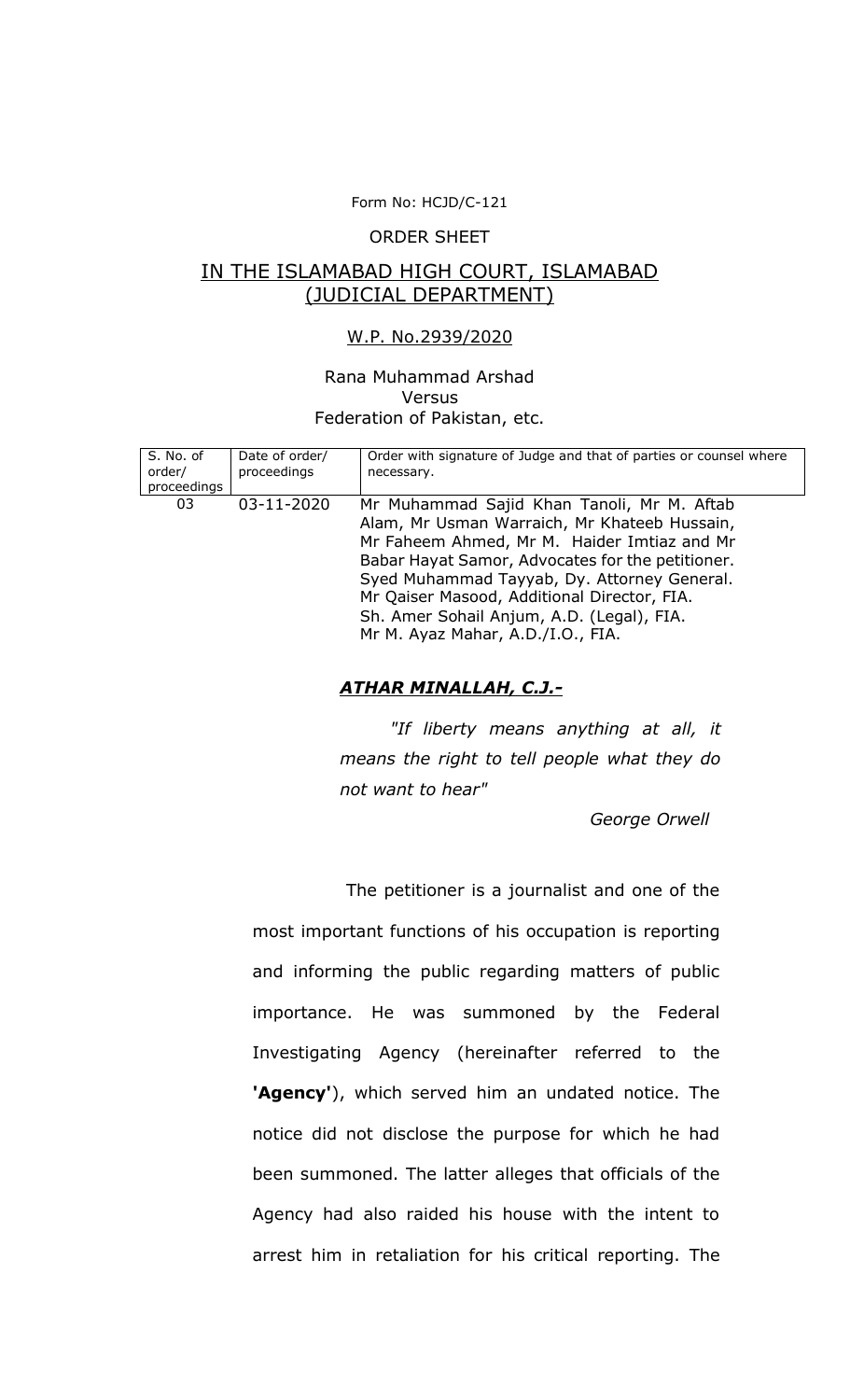petitioner, through the instant petition, has invoked the jurisdiction of this Court under Article 199 of the Constitution of the Islamic Republic of Pakistan, 1973 (hereinafter referred to as the *"***Constitution***"*), challenging the notice and the alleged actions of the officials of the Agency pursuant thereto.

2. The Investigation Officer who had served the notice and had allegedly raided the house of the petitioner has appeared today and has submitted a written report. He has informed that he had visited the house of the petitioner solely to verify the address. He has further stated that, during the course of investigation, no incriminating material whatsoever could be collected against the petitioner. In response to the query of this Court, he explained that the petitioner was summoned because the cellular number mentioned in the complaint was registered in his name. He could not give a plausible explanation for sending the undated notice or failure to disclose the purpose for summoning the petitioner. The Investigating Officer could also not satisfy this Court regarding any evidence amounting to the commission of an offence under the Prevention of Electronic Crimes Act 2016 (hereinafter referred to as the **"PECA 2016"**) which authorized the Agency to proceed with such haste and recklessness and which had obviously caused harassment and intimidation, not only to the petitioner but his family members as well. The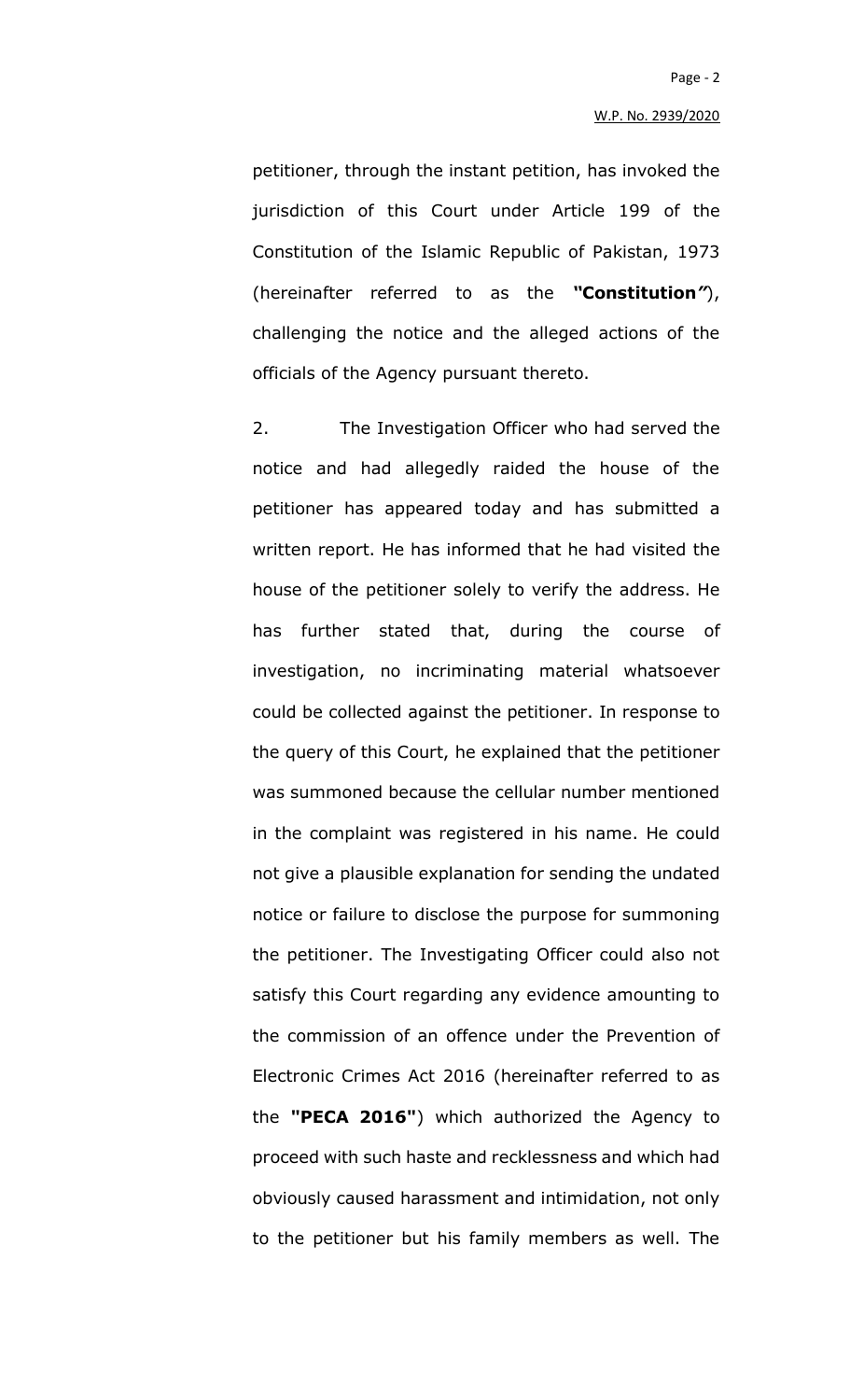explanation that the house of the petitioner was visited merely to verify the address is not persuasive because the undated notice had been sent to the same address.

3. The learned counsel, who has appeared on behalf of the petitioner, has argued that the undated impugned notice had caused unnecessary harassment to the latter. He has argued that it is a statutory obligation of the Federal Investigation Agency and its officials to disclose in the notice itself the purpose for which a person is being summoned. There is no cavil to the proposition that the Federal Investigation Agency, or any other entity empowered to investigate criminal offences, is obligated to disclose sufficient information in the notice so that the person knows the purpose for being summoned.

4. The august Supreme Court, in the case titled *"Dr Arsalan Iftikhar vs. Malik Riaz Hussain and others"*, [PLD 2012 Supreme Court 903], while interpreting the provisions of the National Accountability Ordinance,1999 has observed and held as follows:-

> *"The clear and unambiguous pronouncements given in the case titled Ghulam Hussain Baloch and another v. Chairman, National Accountability Bureau Islamabad and 2 others (PLD 2007 Karachi 469) were violated by NAB in its two letters. In the cited precedent NAB has*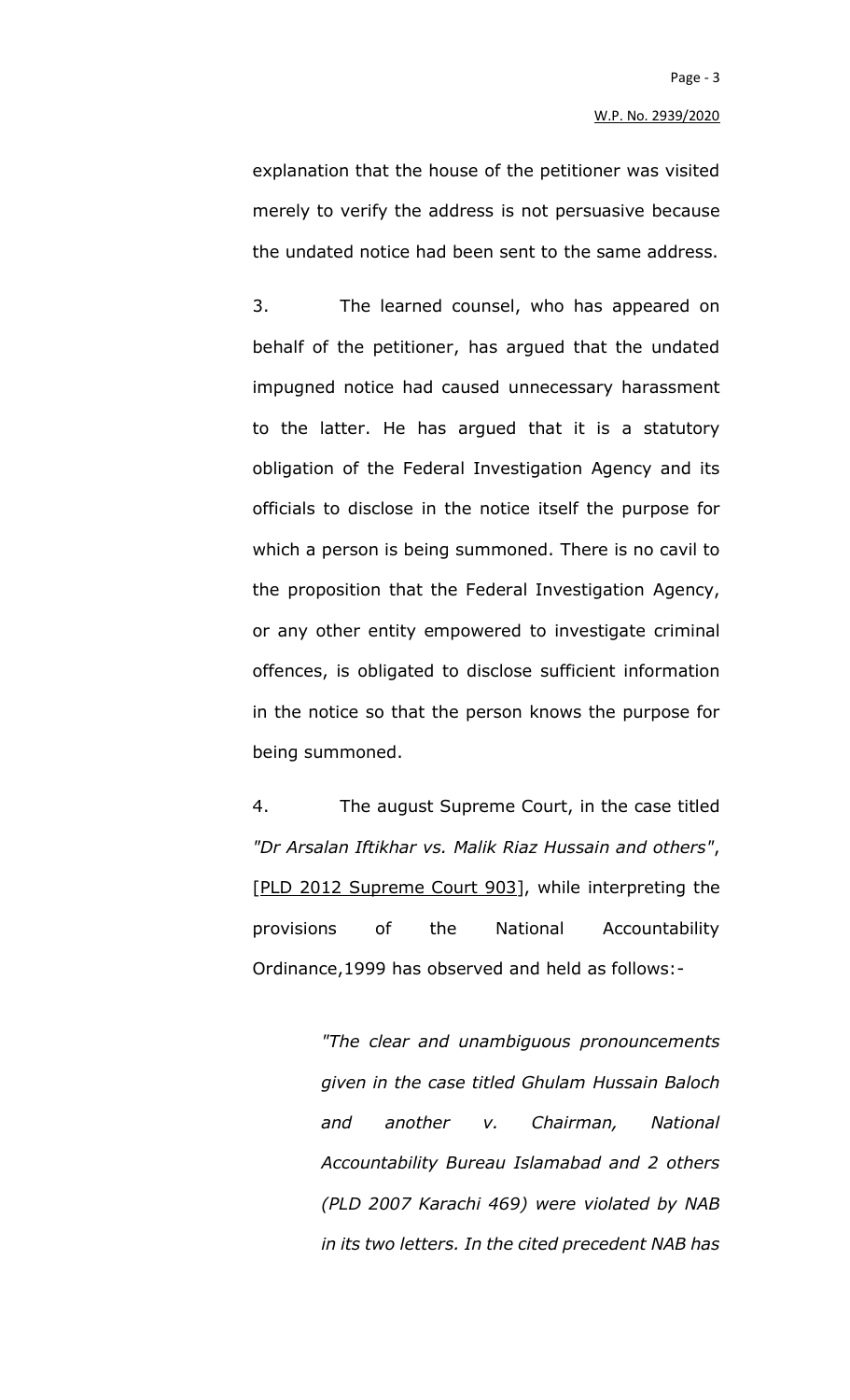*been given express guidelines as to its responsibilities while summoning or requiring the attendance of persons/witnesses in an inquiry. As per ratio of the case, before summoning a person to attend, NAB was duty bound to identify and particularize the information sought from any witness etc. and to state the nexus between such information and the subject of the inquiry being conducted by NAB. It was observed by the Court that "while calling [for] the information from any person, the person must be informed of the fact, point, allegation, offence, name of accused, specified matter, if any, concerning the matters ... in the notice so that the person can furnish such information".*

5. It is noted that the above guidelines regarding the responsibilities of an investigating officer while summoning a person would also be attracted incase of proceedings relating to criminal offences dealt with by the Agency. The officials, particularly investigating officers of the Agency, are public functionaries vested with expansive powers to investigate and inquire into criminal offences. It is their duty to ensure that their actions are not in breach of the essential and elementary principles of fairness. It is their obligation to exercise coercive powers in such mode and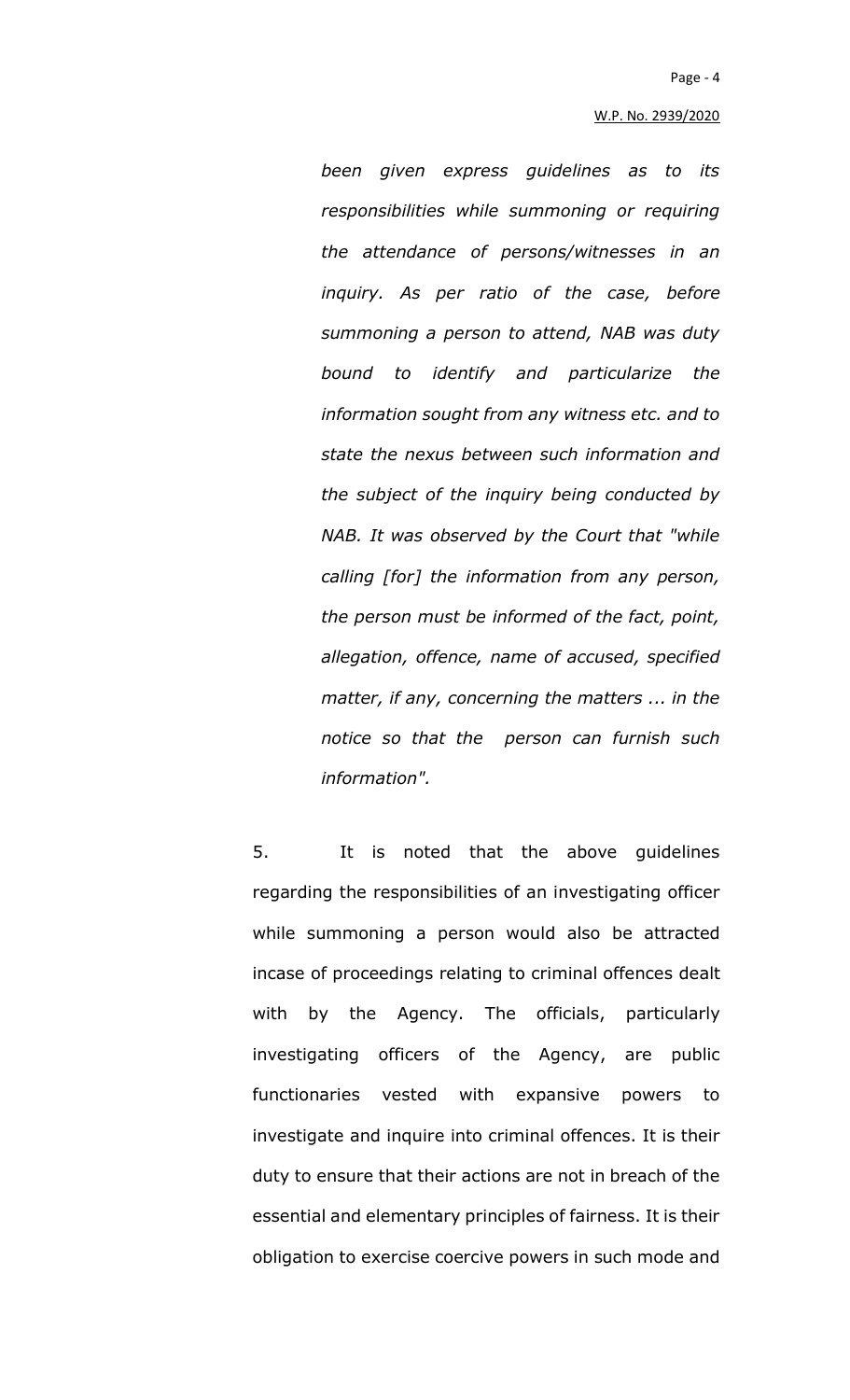manner that does not appear to be arbitrary nor that powers are being used recklessly for other than bonafide purposes. The august Supreme Court, in the case titled *"Adeel ur Rehman and others vs. Federation of Pakistan and others*" [2005 SCMR 1], has observed that public functionaries disobey the command of the law when they exercise powers in derogation to the direction and intent of the law. Like any other public functionary, the officials of the Agency are obligated to act justly, fairly, equitably and reasonably. Their actions ought to be within the mandate of law and must demonstrably show lack of the elements of discrimination, partiality or malafide.

6. There is another crucial aspect of the case in hand i.e. the petitioners occupation. As a journalist, it is his professional function to report facts and disseminate opinions for the information of the public. The reporting by an independent and professional journalist could invariably be critical of or perceived to be such by the state functionaries or other powers to be. It is the case of the petitioner that the Agency had recklessly exercised its powers in an attempt to deter him from performing his functions as a journalist without fear or favour. Such an apprehension or fear in the mind of a person who is engaged in the occupation of reporting and dissemination of information to the public not only undermines the independence of the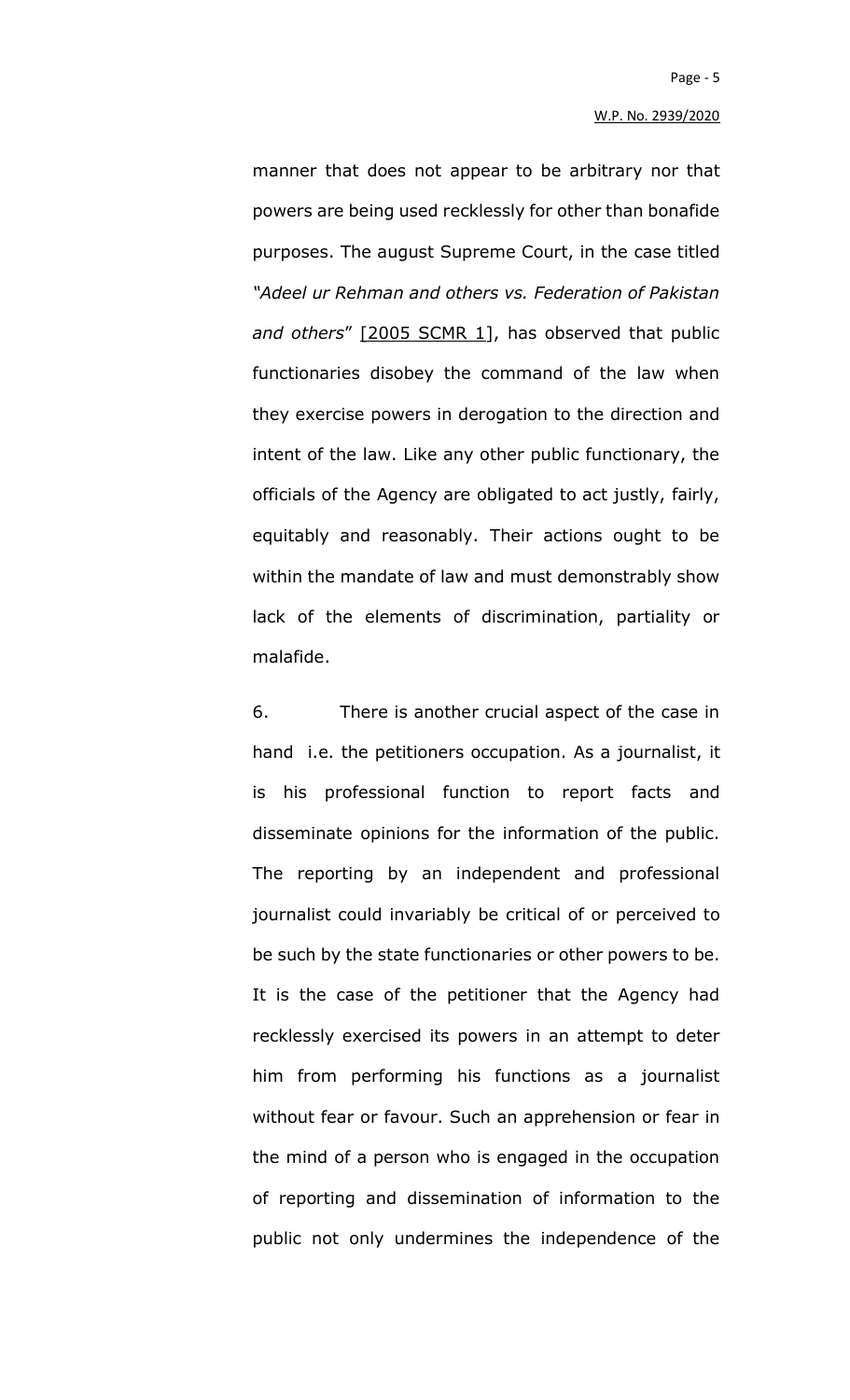occupation but is intolerable in a society governed under a Constitution. Freedom of speech and expression is the most cherished human right and fortifies the other constitutionally guaranteed rights.

7. Article 19 of the Constitution guarantees to every citizen the right to freedom of speech and expression and the framers have explicitly guaranteed that there shall be 'freedom of the press'. Article 19 A makes it a constitutional right to have access to information in all matters of public importance. Both these constitutionally guaranteed rights are not absolute but are subject to the exceptions clearly described in the respective Articles. When these rights are denied to the people, or are allowed to be breached by state functionaries, then other constitutionally guaranteed rights are also profoundly affected. The august Supreme Court, in the case titled "*Syed Mansoor Ahsan and others vs. Ardeshir Cowasjee and others*" [PLD 1998 SC 823], has eloquently highlighted the significance of protecting the right of free speech and expression by declaring it to be one of the pillars of individual liberty and has stressed on the duty of a Court to faithfully uphold its sanctity in terms of the constitutional mandate. The function and duty of a free press to act as a watchdog and disseminate information cannot be compromised. The benefits of protecting the right of having a free press are infinite. Freedom of the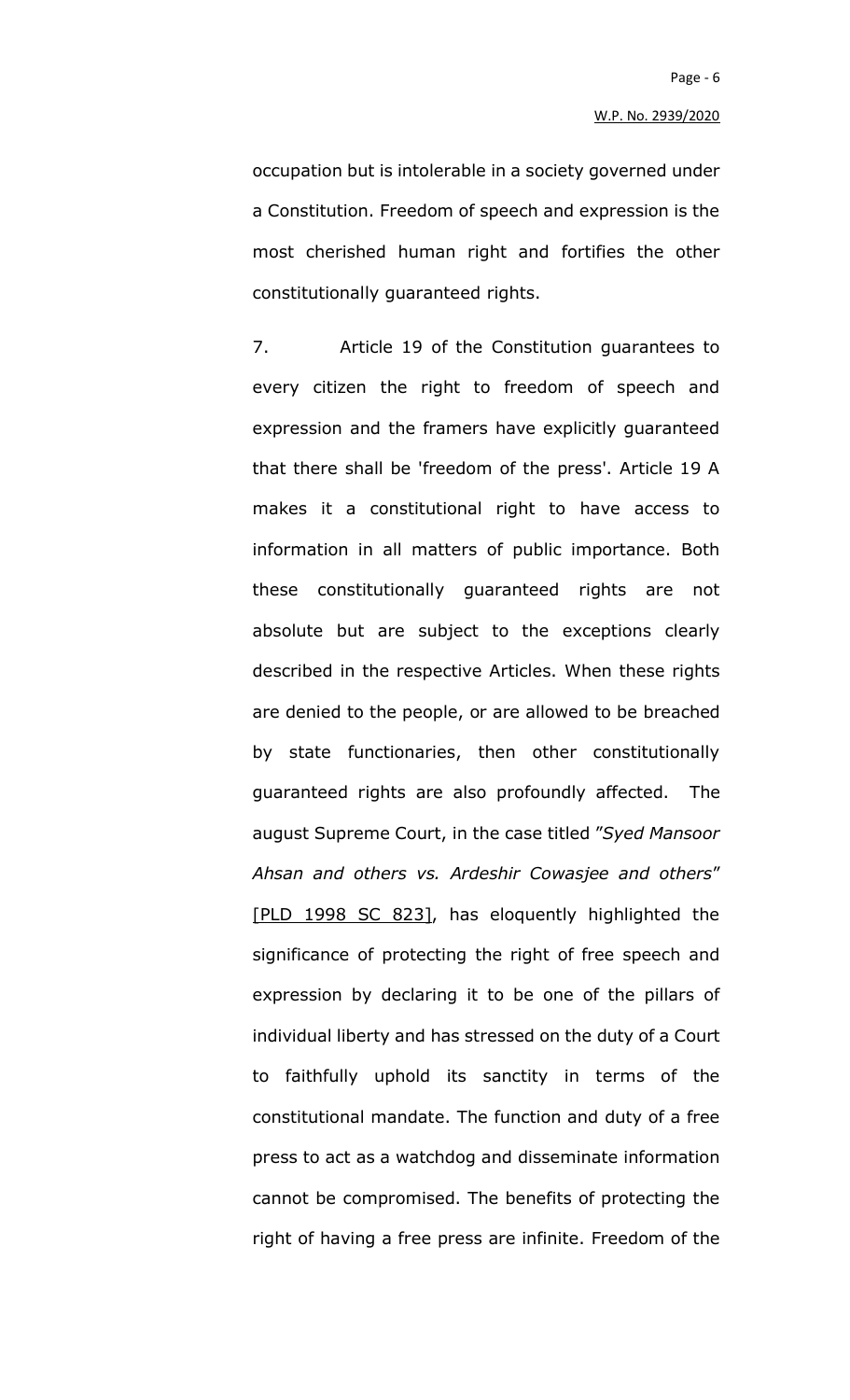press would be elusive and would become a mere farce if journalists lose their independence and function under fear of being exposed to harm or retaliation because of their reporting and performing of other occupational functions. Even such a perception created by the actions of the agents of the state would be enough to undermine and violate the constitutionally guaranteed rights under Articles 19 and19 A of the Constitution. The threat, whether real or perceived, of direct or indirect censorship because of functions performed by an independent journalist would amount to a breach of the constitutionally guaranteed rights under Articles 19 and 19 A of the Constitution. The duty of the state to protect the independence of the individual journalist and that of the occupation is a constitutional obligation because it is an integral part of Articles 19 and 19 A.

8. It is noted that it is an acknowledged proposition that the protection of free press and free speech has a direct nexus with ensuring economic stability and growth. A society that values democratic principles and is committed to upholding the rule of law would manifestly advance the cause of protecting freedom of the press and free speech. The evils of corruption, inequality and injustice are alien to a state which demonstrably shows its commitment and will to jealously guarding any attempt of violating or undermining the freedoms enshrined under Articles 19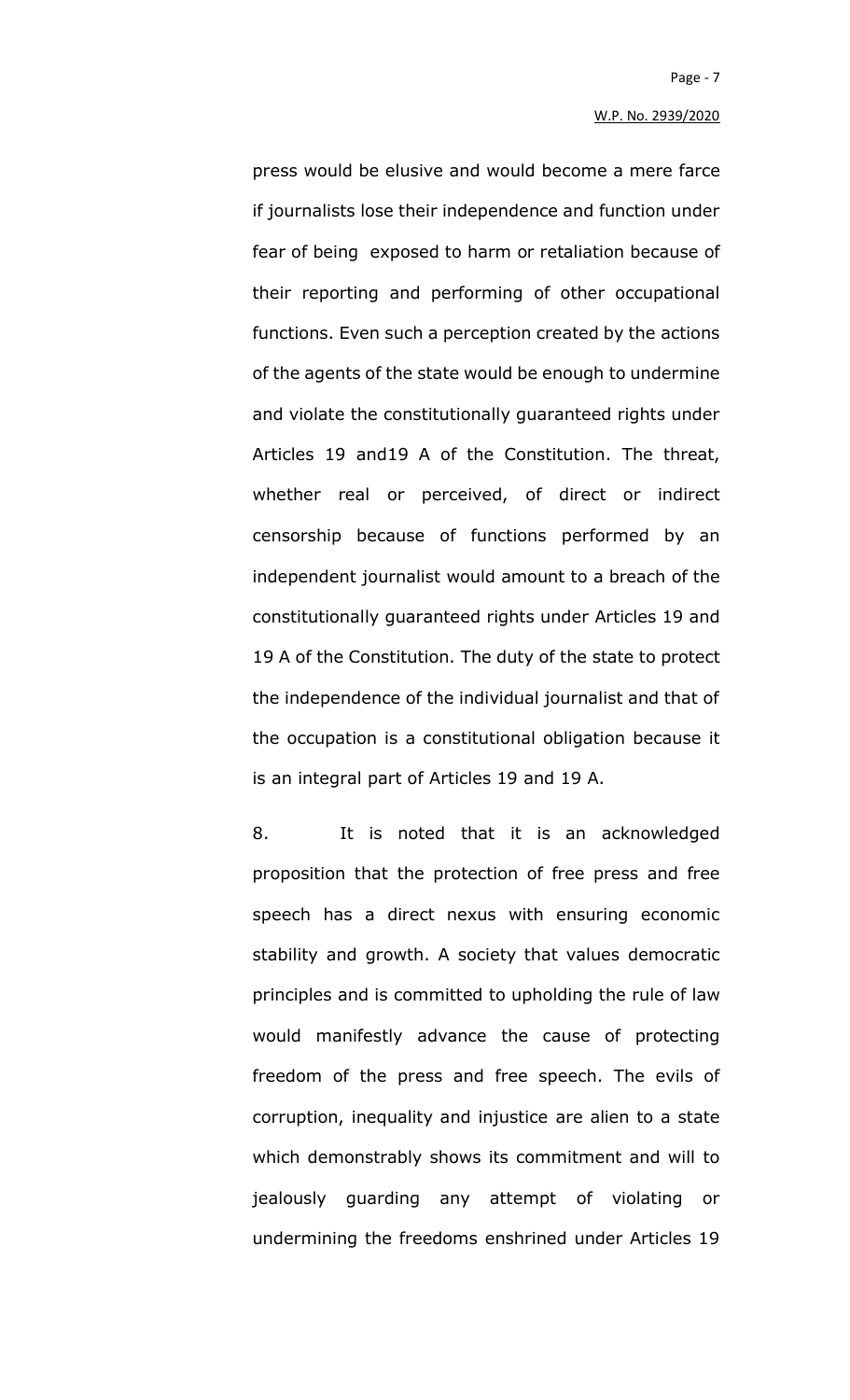and 19 A of the Constitution. Free press is crucial for encouraging and ensuring creativity, innovation and socio political evolution of a society. A society that inhibits creativity and innovation recedes to the status of regression and morbidity. Blocking, inhibiting or limiting free speech and thus undermining freedom of the press are hallmarks of regressive states and are unacceptable in a society governed under a Constitution which guarantees fundamental rights. Free press is the key to development and progress and thus a panacea to evils like poverty, corruption and inequality. Freedom of the press ensures peace because it is the most effective antidote against violence, aggression, anarchy and extremism. It serves as a safety valve by enabling citizens, groups and sections of the society to vent grievances, anger and frustration. A free press functions as a bulwark against resolution of disputes through violent means. Poverty, corruption, injustice, discriminatory treatment of marginalized citizens and minorities, violence and extremism are all common characteristics of a repressive state that limits, restricts and undermines the freedom and independence of the press.

9. It is inherent in the constitutionally guaranteed rights under Articles 19 and 19 A that no citizen, group or section of the society would be denied access to a free press. No State or society can progress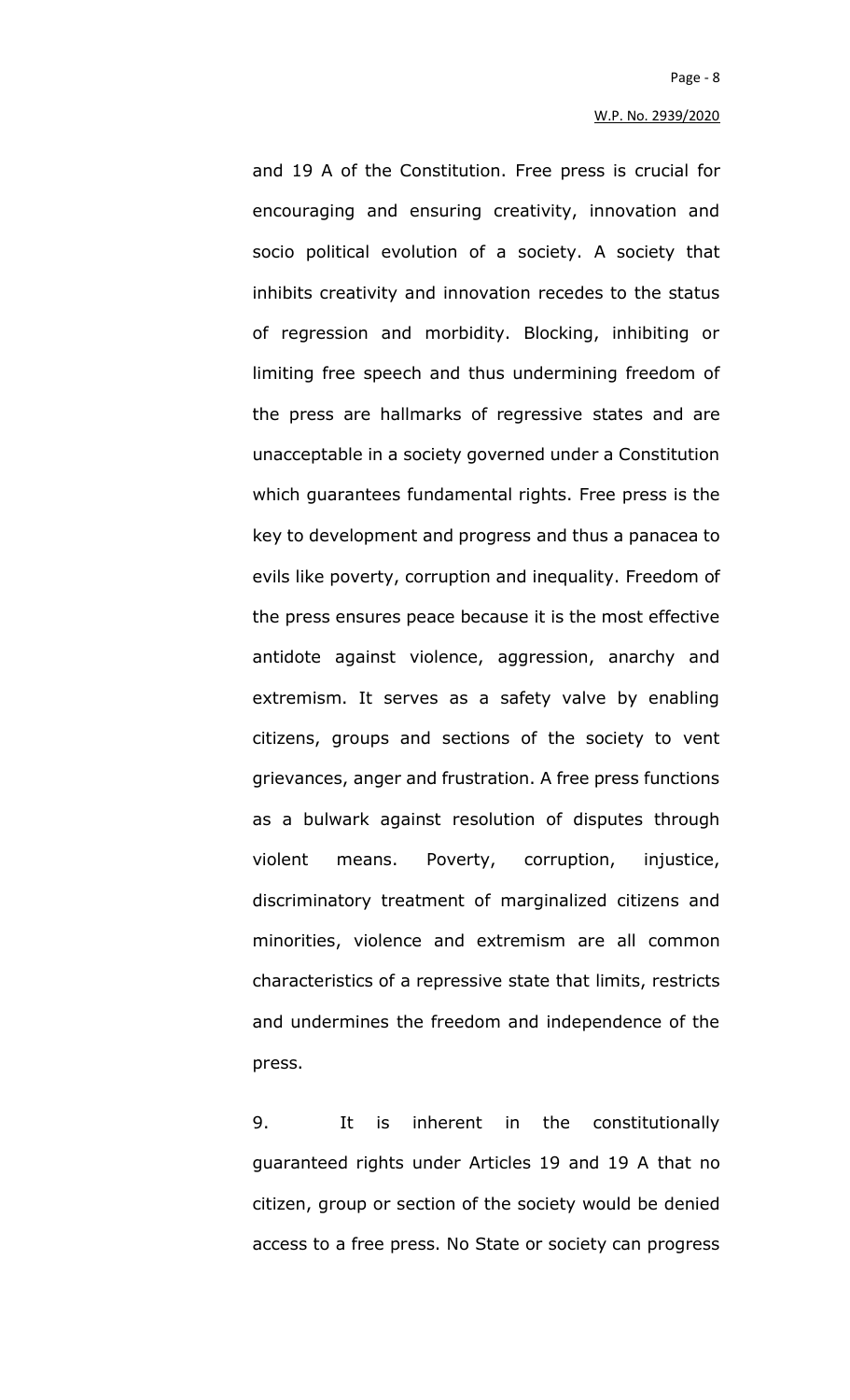or rid itself of evils such as poverty, corruption and violence if its citizens or members are unable to communicate and articulate ideas without fear or threat of retaliation. It denies to the people an opportunity of meaningful participation in the society when the state functionaries resort to intimidating the independent and professional journalist as retaliation for their work. The development of a nation and its prosperity depends on protecting the right of every citizen, group or section to have an equal voice and thus have the right to speak without fear or being intimidated. The lack of access of the people to a free press affects the weaker and marginalized segments of the society the most because it empowers the elite and makes them unaccountable. The most effective accountability of the state and its powerful elite is through an independent and responsible press. The state and its agents cannot be allowed to use power and authority to silence voices and to retaliate against critical reporting or dissent. Only informed citizens having access to an independent and free press can ensure progress, prosperity and security of the state. Nothing can inhibit the constitutionally guaranteed right under Article 19 of the Constitution more than the fear of an independent journalist that he or she, as the case may be, could be exposed to harm because of what the latter reports, says or writes. No one is above the law, not even a journalist, but if the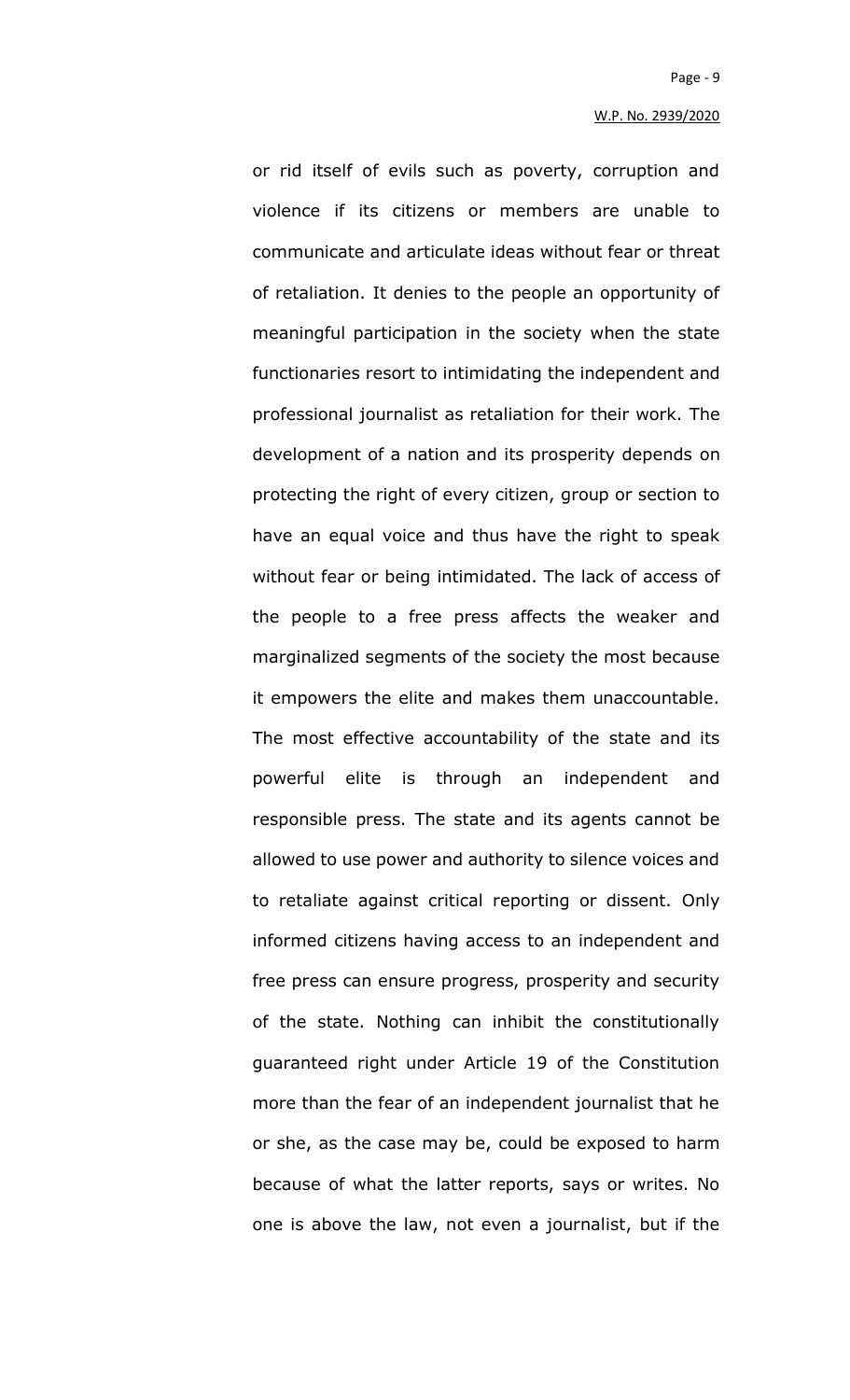law is allowed to be used in a manner that has the effect of intimidation or creates the perception of retaliation against reporting which may appear to be critical to the public functionaries then it violates the constitutionally guaranteed rights. In such an eventuality it becomes a constitutional obligation of the state and the government to assure the people through its actions that they are not complacent. As a corollary, the state functionaries have to demonstrably show a clear will and commitment to protect the freedom of the press and the independence of journalists. There is wisdom in the words of James Madison, the fourth President of the United States of America who had stated that "a popular Government, without popular information, or the means of acquiring it, is but a Prologue to a Farce or Tragedy, or perhaps both."

10. The reckless action of the Agency in the case in hand is not an exception. This constitutional Court has observed a surge in the filing of petitions wherein similar grievances have been raised. This creates a perception of abuse of the provisions of the PECA 2016. Either the provisions are being misinterpreted or they are being invoked in a reckless manner for other than germane considerations. It is not only the duty of the Agency but the government as well to demonstrably dispel any perception of abuse of coercive powers as retaliation against independent and free press and individual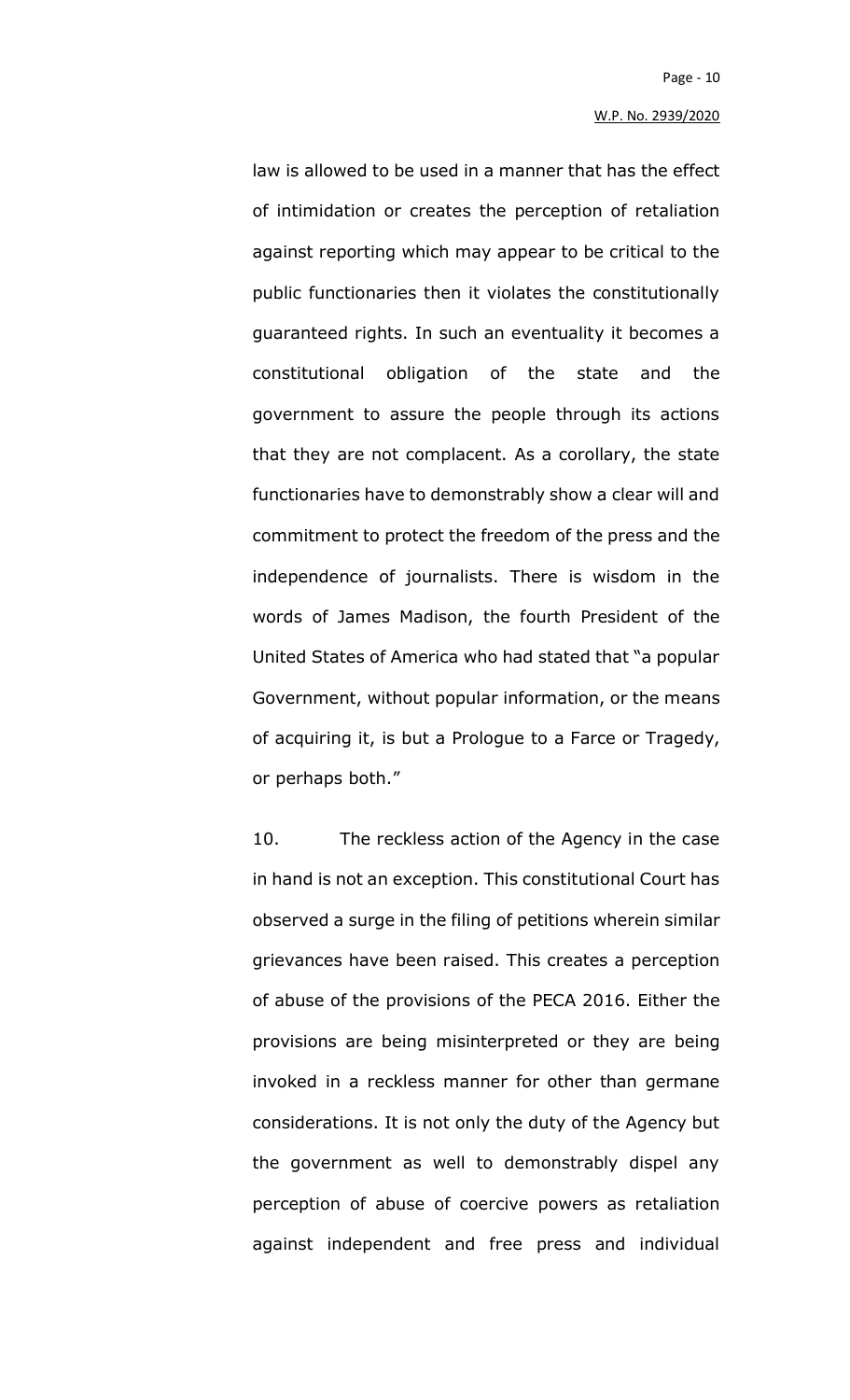journalists. In the case in hand, the apprehensions and fears of the petitioner for being targeted as retaliation for his work as a journalist were not misplaced because of the reckless and unprofessional manner in which the proceedings under the PECA 2016 were conducted by the Agency. The proceedings definitely amounted to an abuse of exercising of powers under the PECA 2016.

11. Keeping in view the above discussion and having regard to the paramount public importance of protecting the constitutionally guaranteed rights, particularly under Articles 19 and 19 A of the Constitution, it is observed and directed as follows;

i. The Director General of the Agency is expected to formulate guidelines for the investigating officers, inter alia, having regard to the principles highlighted in the aforementioned judgment of the august Supreme Court. It is further expected that the Agency will consider prescribing special guidelines regarding proceedings against persons engaged in the profession of journalism on account of the profound effect on the freedom of press and independence of a journalist when the coercive powers are abused, giving rise to a perception of retaliation to professional functions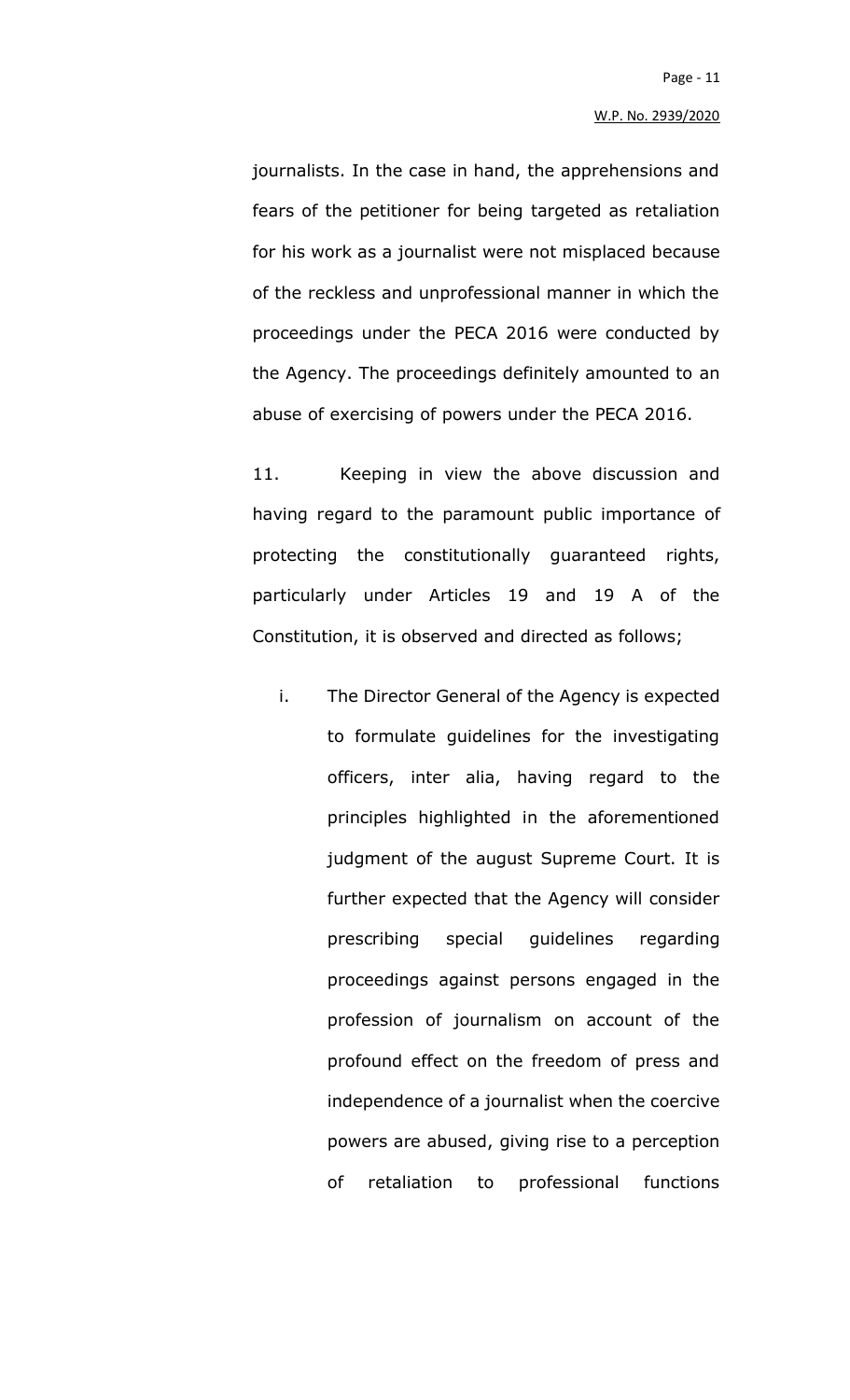performed. In this regard the Agency may consult the key stake holders.

- ii. The Federal Government i.e. the Prime Minister and members of the Federal Cabinet are elected representatives of the people and this Court has no reason to doubt their will and commitment to jealously guard against any attempt to undermine the freedom of the press and the constitutionally guaranteed rights of the people of Pakistan whom they represent. It is their constitutional duty to dispel any perception of inhibiting, limiting or restricting freedom of the press through abuse of coercive powers by the state functionaries. This Court is confident that, as democratically elected representatives of the people, they would take prompt and effective action to prevent the abuse of coercive powers under the PECA 2016 in general and against independent and responsible journalists in particular.
- iii. A Bill titled 'Protection of Journalist Act 2014' was tabled before the lower House of the Majlis-e-Shoora (Parliament). The Federal Government may consider proposing similar legislation, inter alia, having the object of providing an effective forum for redressing